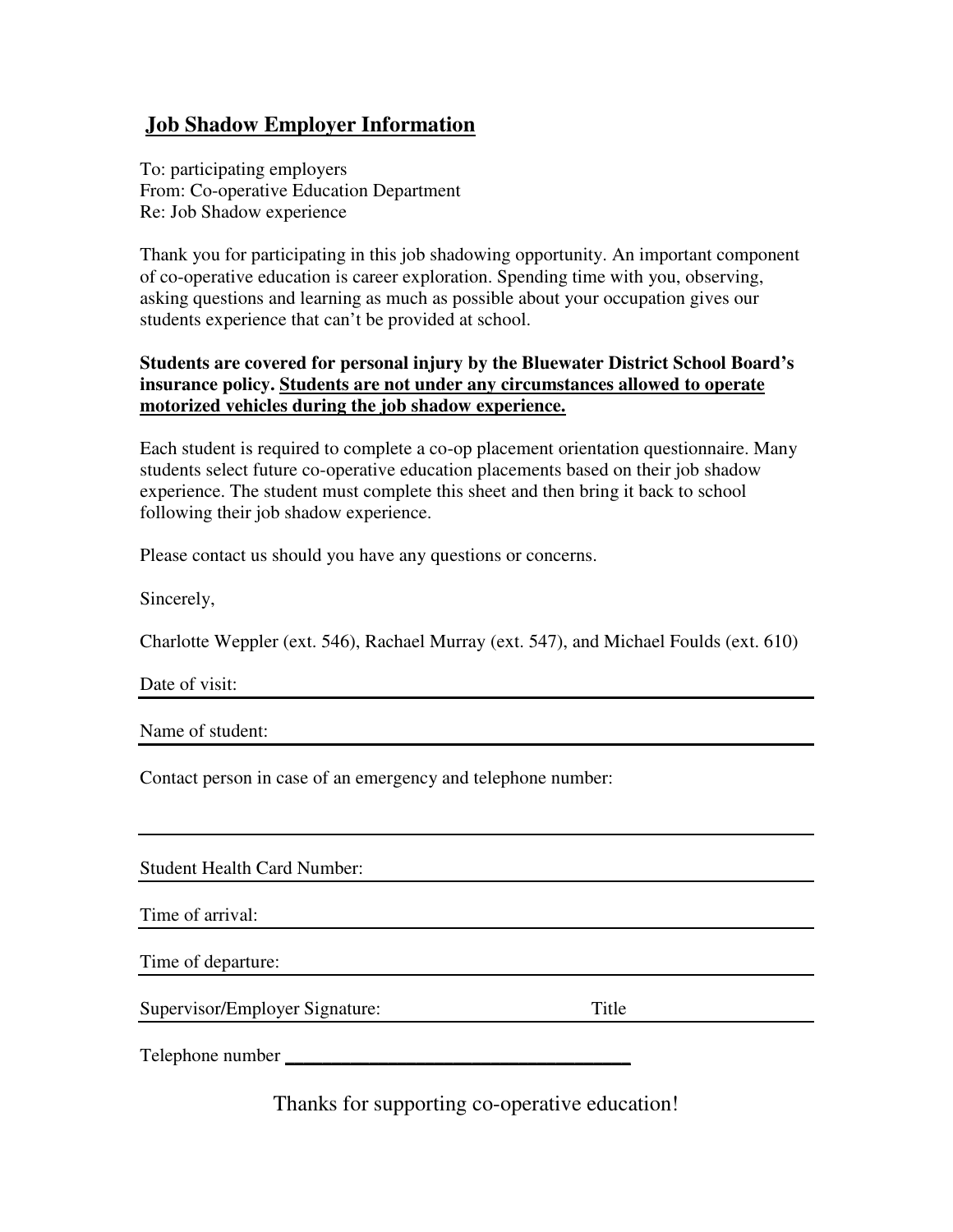**TO:** Parents/Guardians of Co-operative Education Students

### **RE: Job Shadowing**

**FROM:** Co-operative Education Department

````````````````````````````````````````````````````````````````````````````````````````````````````````````

As part of your son's/daughter's co-operative education program, we are providing students with the opportunity to participate in a job shadowing program. Several students have indicated an interest in exploring careers different from their present program. This is an excellent way to make wise career decisions.

Some students may decide to arrange job shadow placements in a career area similar to their present placements, but at a different location**.** They may also choose to do a job shadow in a different area, providing it is a realistic, attainable career option. *Students are expected to arrange their own transportation to and from the job shadow workplace.* 

**Under no circumstances are students allowed to operate motorized vehicles**. If the student is unable to attend the job shadow because of illness etc. the student must contact the workplace as well as the co-op teacher who has arranged the job shadow for the student. An interview form as well as a reflection form must be completed and returned to the co-op teacher following the job shadow.

In order for your son/daughter to participate, your permission is required. Please complete the attached consent form and return it to me as soon as possible.

Yours truly,

Charlotte Weppler (ext. 546), Rachael Murray (ext. 547) and Michael Foulds (ext. 610)

John Diefenbaker 519 364 -3770

------------------------------------------------------------------------------------------------------------

## **JOB SHADOWING CONSENT FORM**

**I,** give/do not give my permission for my son/daughter,

(Parent/guardian's name)

to participate in a Job Shadowing experience at

(Student's full name)

\_\_\_\_\_\_\_\_\_\_\_\_\_\_\_\_\_\_\_\_\_\_\_\_\_\_\_\_\_\_\_\_\_\_\_\_\_ on \_\_\_\_\_\_\_\_\_\_\_\_\_\_\_\_\_\_\_\_**\_\_\_\_\_\_\_\_**.

(Date) \_\_\_\_\_\_\_\_\_\_\_\_\_\_\_\_\_\_\_ \_\_\_\_\_\_\_\_\_\_\_\_\_\_\_\_\_\_\_\_\_\_\_\_\_\_\_\_\_\_\_\_\_\_\_\_\_\_\_

(Signature of parent/guardian)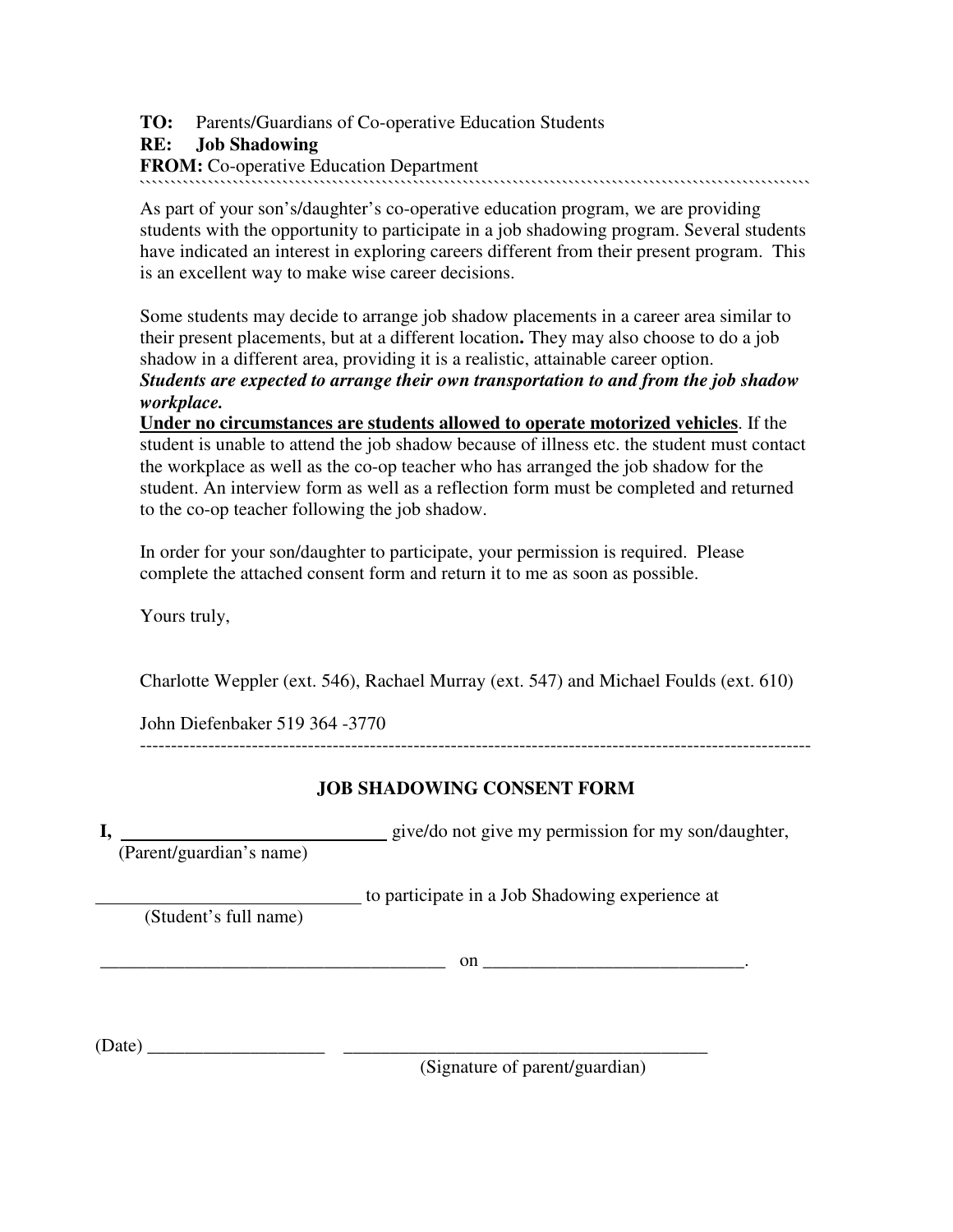# **Co-op Job shadow opportunity**

Dear classroom teacher:

\_\_\_\_\_\_\_\_\_\_\_\_\_\_\_\_\_\_\_\_\_\_\_\_\_ requests permission to be absent from your

class on \_\_\_\_\_\_\_\_\_\_\_\_\_\_\_\_\_\_\_\_\_\_\_\_\_\_\_\_ in order to participate in a job

shadow opportunity. He or she understands that he/she is responsible

to catch up on any missed work and should communicate with you

several days prior.

Thank you for your support.

Please address Ms. Weppler (ext 546), Mrs. Murray (ext. 547) or Mr. Foulds (ext. 610) should you have questions or concerns regarding this job shadow experience.

| Please provide your signature beside the appropriate period. |  |
|--------------------------------------------------------------|--|
|                                                              |  |
|                                                              |  |
|                                                              |  |
| Period C                                                     |  |
| Period D                                                     |  |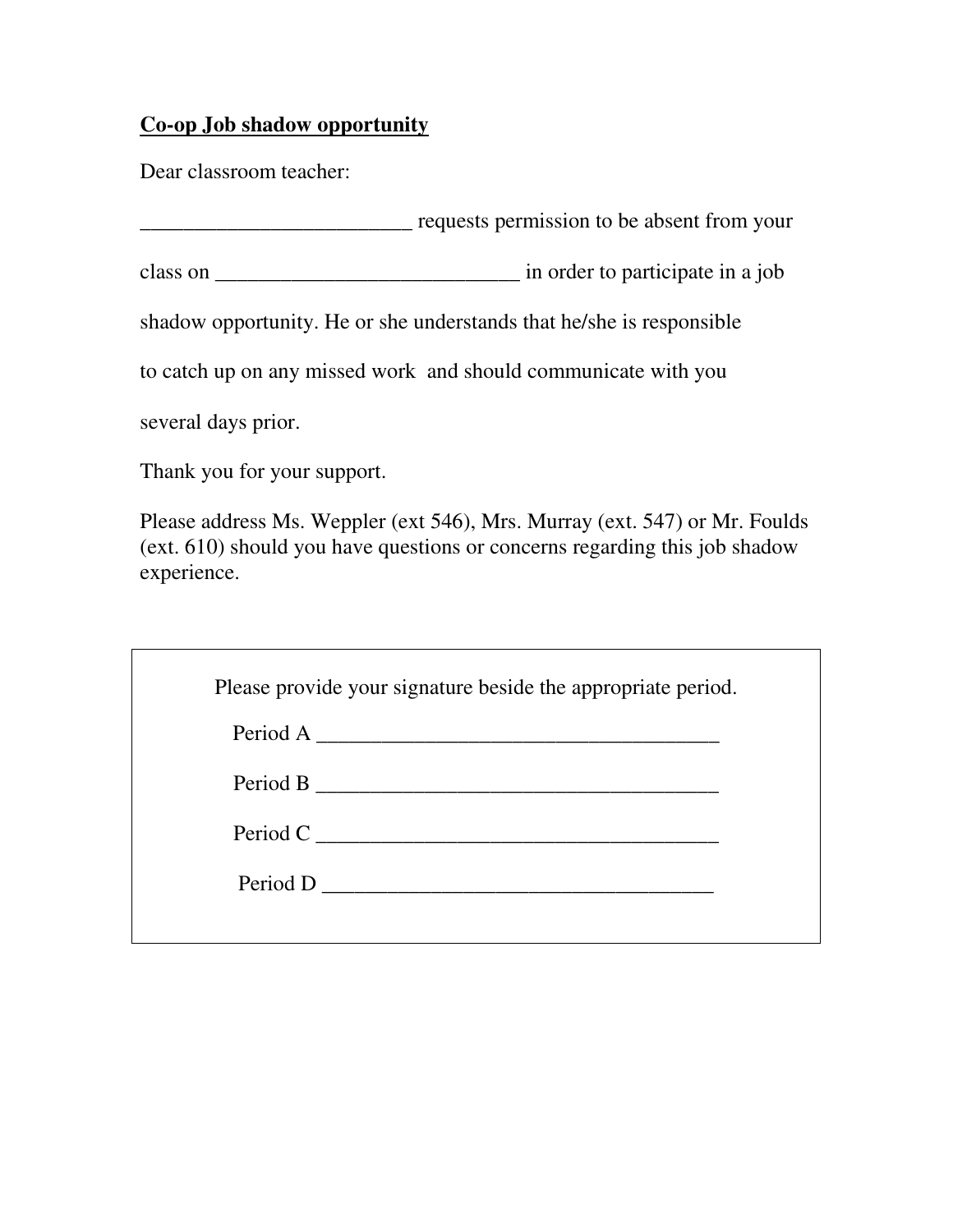## Job Shadow Interview Form

Student Name:

Name of Person Interviewed:

Name of Company/Business:

Description/Nature of Company or Business:

### Interview Questions (asked and completed by the student)

- 1. What is your job title?
- 2. What are the duties and responsibilities of your job?
- 3. How many hours per day or week do you work? Do you work shifts?
- 4. Can you tell me about your background and how you got into this field?

- 5. a) What do you like the most about your work?
- b) What do you like the least about your work?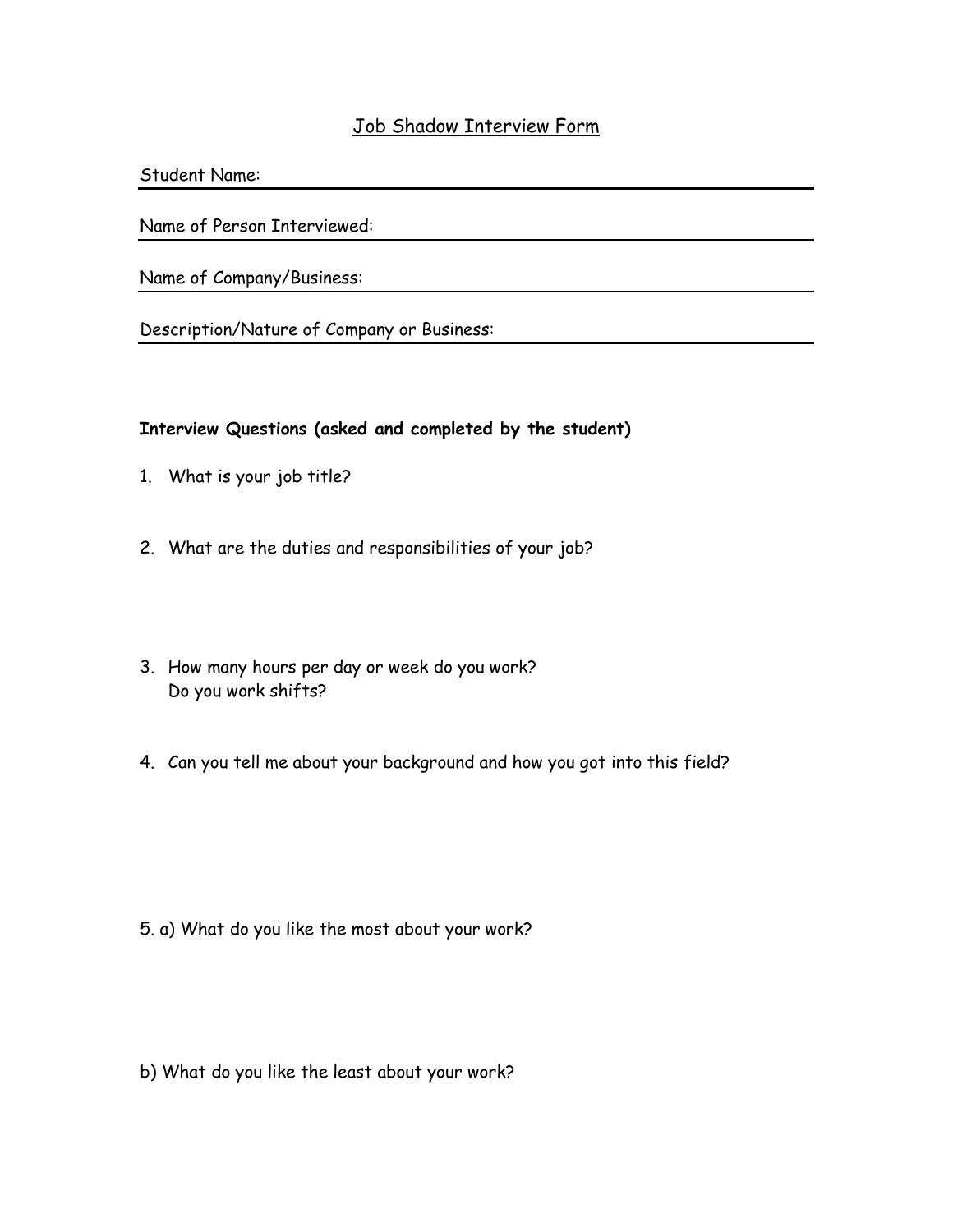6 a) What education or training is needed for this occupation?

b) What training have you completed since starting the job?

c) What personal characteristics are required for someone to be successful in this job?

7. Is there a steady demand for workers in this field? How much job security is there?

- 8. What should people do to get started in this career? (i.e. experience, training, education)
- 9. How might this job change in the future?

10. What other jobs could you do with the skills/education you have gained in this field.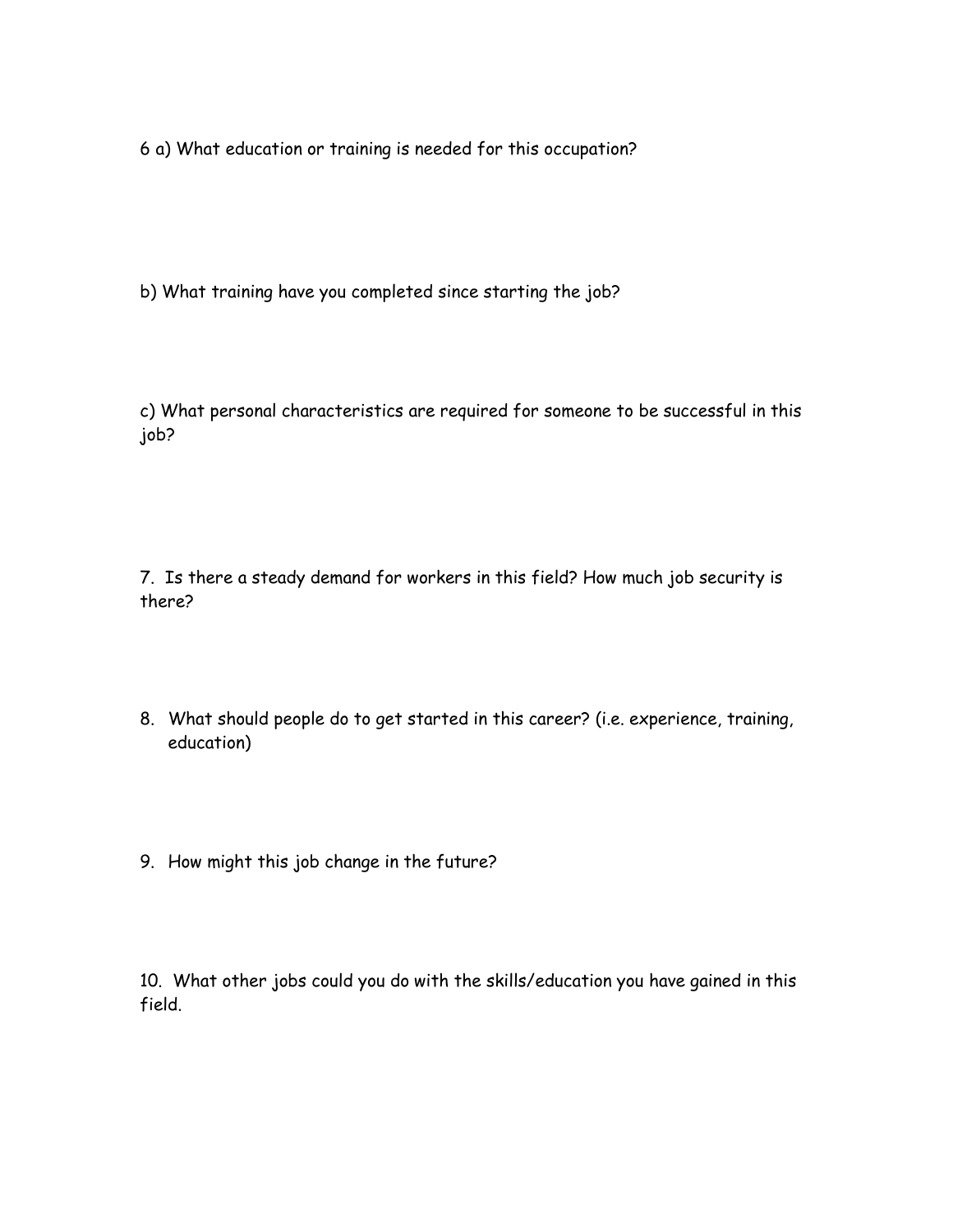11. How are new employees hired for this position?

| 12. Ask one additional question of your choice:                                                                      |
|----------------------------------------------------------------------------------------------------------------------|
| $Q.$ $\qquad \qquad$                                                                                                 |
|                                                                                                                      |
| <u> 1989 - Johann John Stone, markin sanat masjid ayyı bir alan bir alan bir alan bir alan bir alan bir alan bir</u> |
| A.                                                                                                                   |
|                                                                                                                      |
|                                                                                                                      |
|                                                                                                                      |
|                                                                                                                      |

Student Interviewer's Signature Employer's (Interviewee) Signature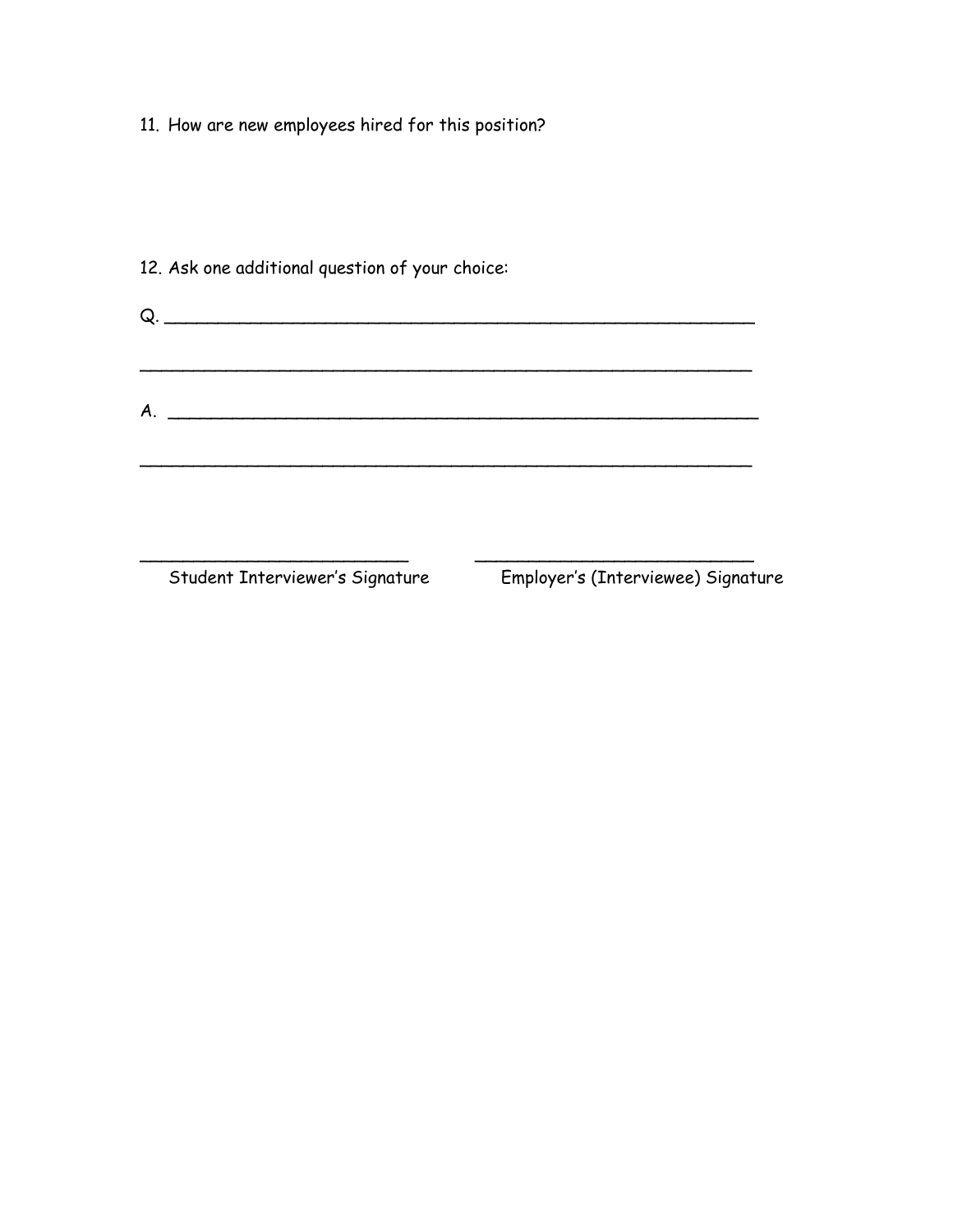### Job Shadowing Student Reflection Sheet

You must complete one of these forms for each job shadow.

Your name:

Name of workplace:

Name of Supervisor:

Date of job shadow:

1. Why did you choose to job shadow here?

2. List at least 3 activities that you observed while at your job shadow.

3. What activities did you find most interesting? Why?

4. Which activities did you find least interesting? Why?

5. What did you learn about this particular career that you did not know before the interview?